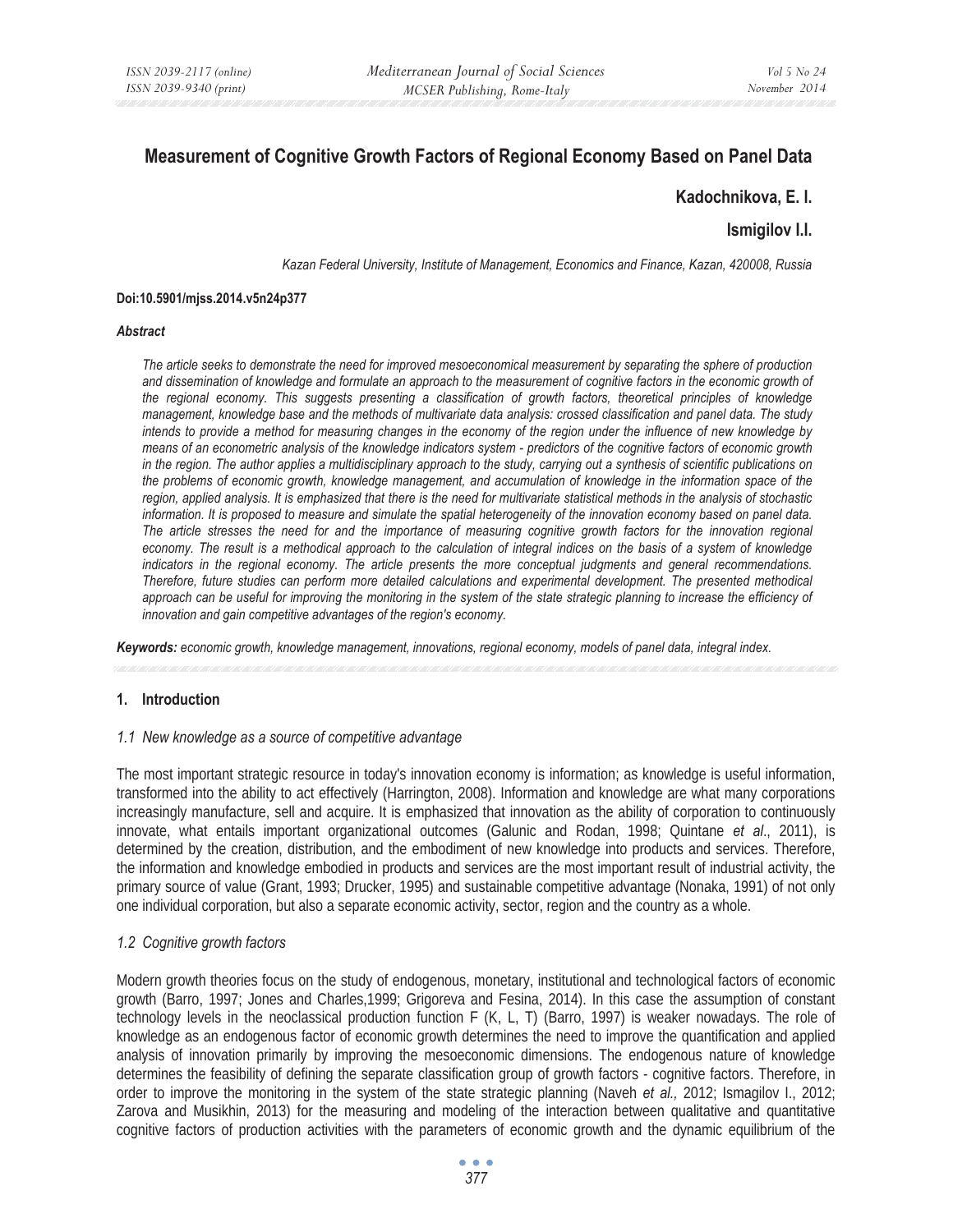regional socio-economic system the system of knowledge indicators can be used in the context of economic activities, sectors and regions.

#### *1.3 The system of regional accounts as a knowledge management system in the mesoeconomics*

Based on the classification criteria of knowledge (Nonaka and Takeuchi, 1995; Polanyi,1966; Eck, 1998; Bounken, 2004), the system of regional accounts for the quantitative description and analysis of the generalizing results of economic development is a complex control system of mesoeconomic knowledge and information base of cost knowledge indicators. The system of regional accounts is a direct tool for managing the lifecycle of mesoeconomic knowledge: knowledge creation - the accumulation of knowledge - knowledge transfer - the dissemination of knowledge - the application of knowledge – new knowledge creation and removal of obsolete knowledge, and creates a field of interaction between activities, sectors and knowledge. Despite the large number of scientific publications in the field of corporate knowledge, the problems of knowledge management and knowledge-based management in the mesoeconomics are hardly studied. The problem of production and dissemination of knowledge was investigated in the middle of the last century by the example of the United States economy (Machlup, 1966): the economic aspects of the production and dissemination of knowledge were studied and the costs and number of employees in five groups of economic activities (research and development, education, mass communication, information technology, information services), called "the sphere of production and dissemination of knowledge", were measured. It should be noted that this definition does not have a unique interpretation; it is not defined in the Standard of the System of National Accounts (The System of National Accounts, 2008). However, the main function of corporations - to integrate knowledge into goods and services in order to obtain a competitive advantage (Grant, 1993; Drucker, 1995; Nonaka, 1991) greatly expands the boundaries of this sphere. In our opinion, it is the sphere of production of goods and services as a whole, which carries out the integration of information resources, ideas and experience of the corporation staff, social interaction, and innovation - new knowledge.

## **2. Materials and Methods**

The author used the materials of scientific publications and the official collections of the state statistics services. The researcher generated the development goals of the innovation economy and the methods of multivariate data analysis in order to develop approaches for measuring cognitive endogenous growth factors.

## **3. Results and Discussion**

## *3.1 Analysis of multidimensional data by crossed classification*

The analysis of multidimensional data in general is to solve two problems: reducing the dimensions and studying the relationship between the characteristics of all the sample objects. The problem of multidimensional data analysis was called "statistics -  $\bar{P}_y$ " in the 70-s of the XX century. In a study (Rabinowitz, 1973) the method of crossed classification of the statistical elements of the set by the average value was proposed, where the set is divided into groups according to the factors of direct action and into subgroups according to the factors of the reaction on the analyzed efficiency index. The specificity of the method of multidimensional groups where productive efficiency index presents the statistical function of the average relationship  $(\bar{P}_{ij})$  between production factors is proved by the author with the help of correlation and regression analysis methods. In the study (Rabinowitz, P., 1973) the following regression equation is proposed:

$$
\overline{Y}_{\left(\sum\frac{X_{ij}}{\overline{X}_j}\right)} = a_0 + a_1 \sum \frac{X_{ij}}{\overline{X}_j} \tag{1}
$$

There is a modified classical system of normal equations to determine the parameters of the regression: ſ

$$
\begin{cases}\nna_0 + a_1 \sum \frac{X_{ij}}{\overline{X}_j} = \sum Y, \\
a_0 \sum \frac{X_{ij}}{\overline{X}_j} + a_1 \sum \left(\frac{X_{ij}}{\overline{X}_j}\right)^2 = \sum Y \sum \frac{X_{ij}}{\overline{X}_j}.\n\end{cases}
$$
\n
$$
a_0 = \overline{Y} - ja_1
$$
\n(3)

By substituting the coefficient  $a_0$  with the expression (3) in the second system equation we obtain:

$$
(Y - ja_1) \sum \frac{X_{ij}}{\overline{X}_j} + a_1 \sum \left(\frac{X_{ij}}{\overline{X}_j}\right)^2 = \sum Y \sum \frac{X_{ij}}{\overline{X}_j}.
$$
\n
$$
(4)
$$

Thence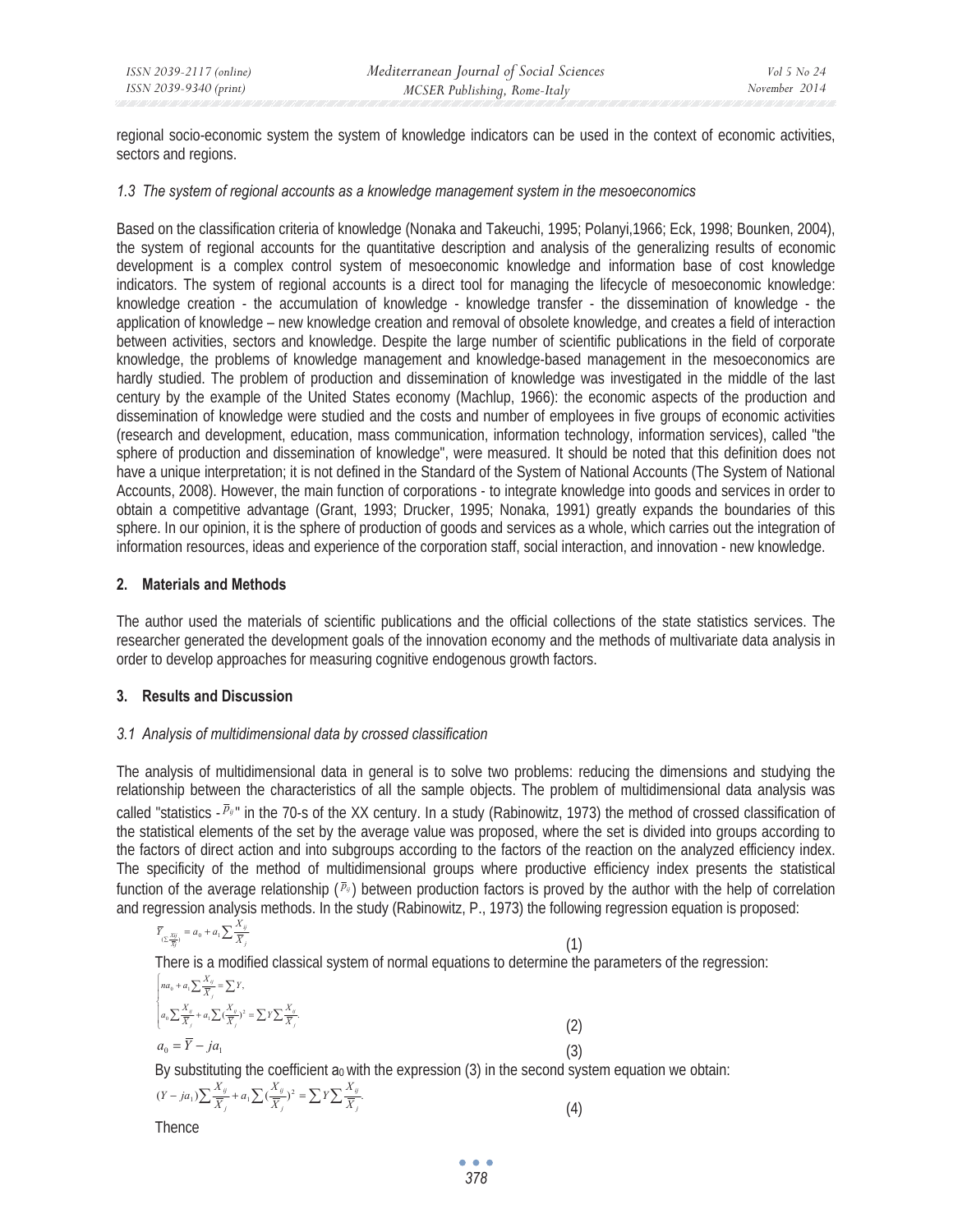$$
a_1 = \frac{\sum Y \sum \frac{X_y}{\overline{X}_j} - \overline{Y} \sum \frac{X_y}{\overline{X}_j}}{\sum (\frac{X_y}{\overline{X}_j})^2 - 2 \sum \frac{X_y}{\overline{X}_j}}
$$
(5)

After a series of transformations it is obtained:

$$
a_1 = \frac{\sigma_y \sum r_{yx_j} V x_j}{\sum V x_j^2 + \sum (2rx_j x_{j+n} V x_j V x_{j+n} + 2rx_{j-n} x_{j+n} V x_{j-n} V x_{j+n})}
$$
\n(6)

Where  $r_{xx}$  is linear coefficient of pair correlation,

 $Vx_j$  - coefficient of variation.

If grouping is initiated on three factors, then  
\n
$$
a_1 = \frac{\sigma_y(r_{yx_1}V_{x1} + r_{yx_2}V_{x2} + r_{yx_3}V_{x3})}{V_{x1}^2 + V_{x2}^2 + V_{x3}^2 + 2r_{x1x2}V_{x1}V_{x2} + 2r_{x1x3}V_{x1}V_{x3} + 2r_{x2x3}V_{x2}V_{x3}}
$$

In the research (Rabinowitz, 1973) the feasibility of studying the relationship by crossed classification using  $\bar{P}_{ij}$ . model for any number of factors (n) was proved.

## *3.2 Analysis of panel data*

Currently, one of the most popular tools in the econometric studies of multidimensional data is panel data analysis. Panel data consist of repeated observations of the same sample units, which are carried out in successive periods of time. Therefore, panel data combine the analysis capabilities as of time series and spatial observations. It becomes possible to consider and analyze the differences between the individual economic units that cannot be done in the framework of standard regression models. We can point to a number of advantages in using the panel data (Eliseeva, 2014):

- Panel data allow taking into account individual heterogeneity;
- Panel data provide less collinearity and more assessment efficiency;
- Panel data give an opportunity to study the dynamics of changes in the individual characteristics of units in the aggregate;
- Panel data are better able to identify and measure the effects, which are not definable only in the time series, or only in the spatial data;
- Panel data allow us to design and test more complex behavior patterns;
- Panel data make it possible to avoid the bias associated with the aggregation of data;
- Panel unit root tests have standard asymptotic distribution, in contrast to the problem of non-standard distribution.

In a class of unidirectional models the unified model assumes that the units of population have no individual differences. The fixed effects model:

$$
Y_{it} = \alpha_i + X_{it}\beta + \varepsilon_{it}, \alpha_i = z_i\alpha.
$$
\n(8)

It assumes that each unit has its own specific individual characteristics that are constant over time for each object. Its assessment was prepared using the method of least squares to the expression:

$$
(y_{ii} - \overline{y}_i) = (x_{ii} - \overline{x}_i)' \beta + (u_{ii} - \overline{u}_i)
$$
\n(9)

$$
\sqrt{2}
$$

. (7)

 If the units of the population differ in their individual characteristics, but these differences are random in nature, in this case it is better to consider a model with random effects (random effects model):

$$
Y_{i_t} = X_{i_t} \beta + \alpha + u_i + \varepsilon_{i_t}.
$$
\n<sup>(10)</sup>

Its assessment is determined by the executable generalized method of the least squares, which weighs excesses in accordance with the structure of the covariance matrix and estimates the variance as parameters. Two-way panel data model with fixed effects in addition to the individual effects also includes time effects:

 (11)  $Y_{i} = X_{i} \beta + \alpha_{i} + \gamma_{i} + \varepsilon_{i}$ 

Panel data provide the investigator with a large number of observations, increasing the number of freedom degrees, reducing the dependence between the explanatory variables, and the standard errors of the estimates (Ratnikova, 2006). Panel data models enable us to trace the evolution of the individual characteristics of all the sample objects in the time.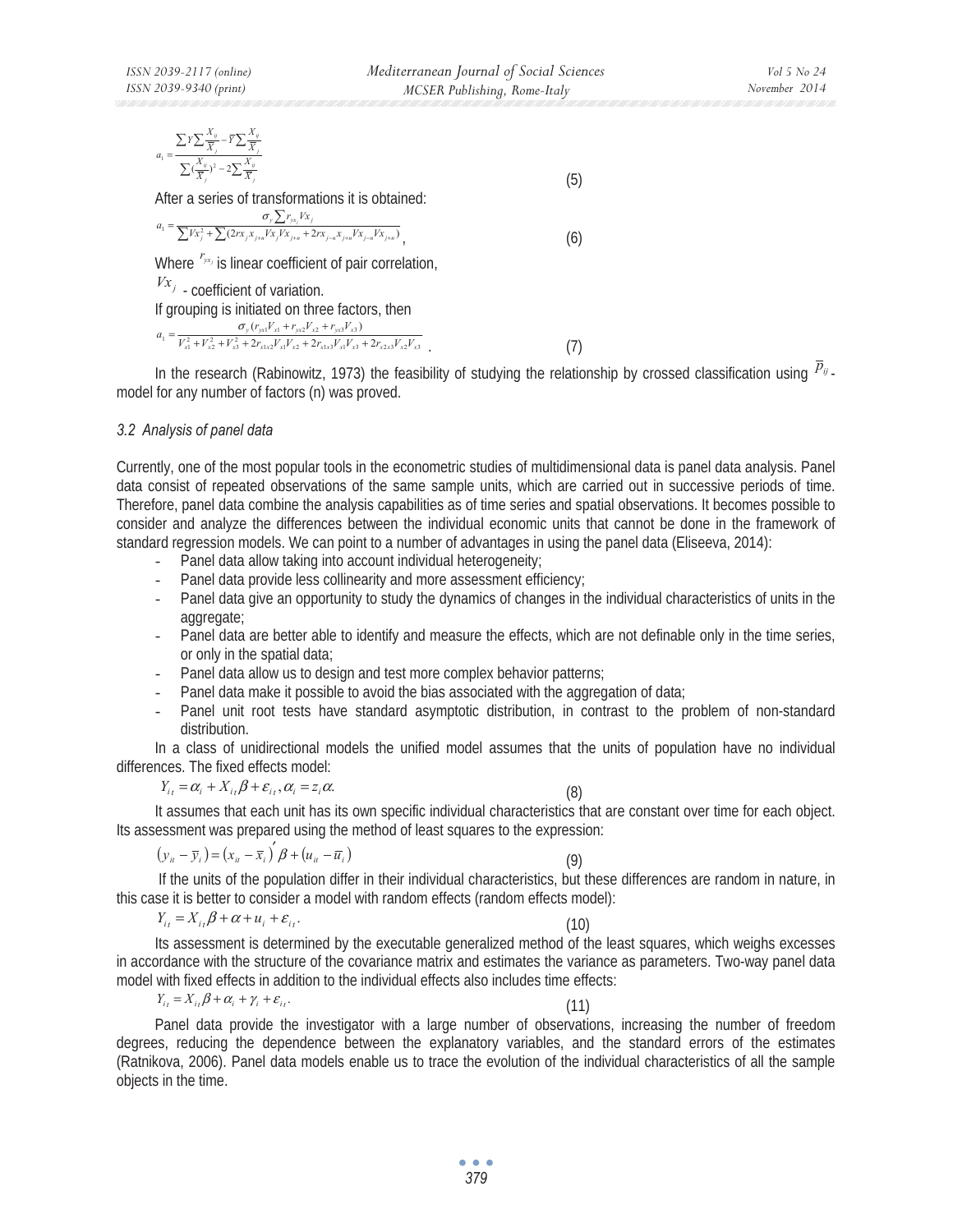#### *3.3 System of knowledge indicators of the regional economy on the basis of panel data*

To measure cognitive endogenous growth factors the study presents a system of knowledge indicators of the regional economy. The construction of the system of knowledge indicators of the regional economy can be directed to the calculation of three integral indices:

- Integral leading index (index dynamics precedes changes in the economic development);
- Integral matching index (index dynamics coincides with changes in the economic development);
- Integral lagging index (index dynamics is behind the changes in the economic development).

The calculation of integral indexes is based on the statistical reporting indicators that characterize the innovative development of the region and are presented in Table 1.

| The life cycle of knowledge | Indicators of knowledge - predictors of cognitive growth factors                    |
|-----------------------------|-------------------------------------------------------------------------------------|
| Creation                    | The number of employees in research and development, th. Pers.                      |
|                             | The share of spending on research and development in the gross regional product, %  |
|                             | The amount spent on training and retraining, mln. Rub.                              |
|                             | The share of organizations implementing technological, organizational and marketing |
|                             | innovations in the reporting year, %                                                |
|                             | The number of produced advanced technologies, units                                 |
| Accumulation                | The share of the manufacturing sector in the gross value added, %                   |
|                             | Investments in fixed assets, mln. Rub.                                              |
|                             | The volume of innovative products and services, mln. Rub.                           |
|                             | The expenditure on technological innovation of the organizations, mln. Rub.         |
|                             | Special costs associated with environmental innovations, mln. Rub.                  |
| Transfer                    | Provision of information and communication technologies                             |
|                             | The number of personnel engaged in research and development, th. Pers.              |
| Exchange process            | The amount spent on training and retraining, mln. Rub.                              |
|                             | The number of organizations engaged in research and development, units              |
| Application                 | The share of the manufacturing sector in the gross value added, %                   |
|                             | The share of forwarded innovation products in the gross regional product, %         |
|                             | The impact of the expenditure on technological innovation, mln. Rub.                |

**Table 1.** System of knowledge indicators of the regional economy

The selection and evaluation of indicators are carried out on the basis of theoretical and practical criteria: theoretical criteria (validity of economic theory, relevance, and appropriateness); practical criteria (frequency of publication, regularity, sufficient sample size, the stability of the calculation method).

The calculation of integral indices involves determining the weighting coefficients of the knowledge indicators included in the index. The application of the expert evaluation method (Delphi approach), widespread in practice, introduces subjectivity into the definition of weighting factors in the calculation of the integral index of the regional innovation development. Noteworthy is an approach that determines the weight of each indicator, based on the calculation of pair correlation coefficients, which represent the estimation of the closeness of the relationship between changes in performance over time (Raiskaya et al., 2009). And in the literature it is proposed to determine the weighting coefficients based on the econometric approach (Mamaeva, 2012). In the first stage indices are selected - knowledge indicators  $(Y, X_1, X_2, \ldots, X_k)$ . One of the selected indicators is seen as a productive indicator Y to construct a regression model. For each i-th region, a linear regression of the selected productive indicator for other indicators of knowledge is designed:

 $Y = a_0 + a_1 X_1 + a_2 X_2 + \ldots + a_k X_k$ 

 $(12)$ 

To construct a regression that takes into account the individual characteristics of each region (economic activity,

sector of the economy), you should use the panel data model with fixed effects. In the second phase,  $\frac{\gamma_j}{\gamma}$  weighting coefficients are calculated, which show the contribution of each j-th indicator of knowledge in changing the effective index:

$$
\gamma_j = \frac{R_{yx_j} \cdot \beta_j}{R^2}, j = 1, \dots k,
$$
\n(13)

where  $^{R_{yx}}$  is coefficient of pair correlation between factor X and the dependent variable Y,  $R^2$  – coefficient of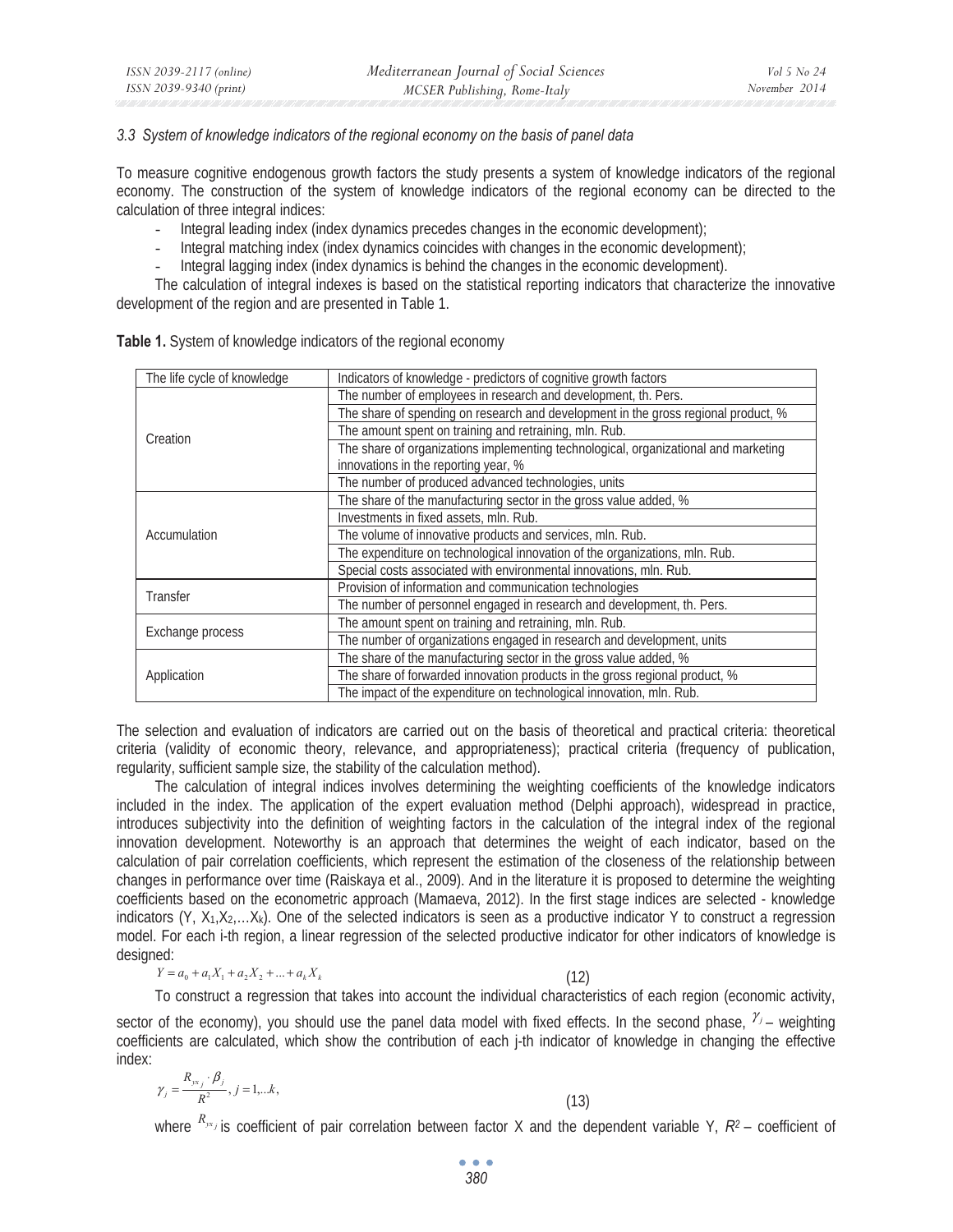determination of the constructed model,  $β$  – standardized regression coefficient, which is determined by the indicators of

standard errors in defining the variables  $x_j, Y$  :  $\beta_j = a_j \cdot \frac{\sigma_{x_j}}{\sigma_y}$ . If regression analysis was carried out correctly, then  $\sum \gamma_j = 1$ .The weighting factor for Y is set equal to unity. At the third stage the integral index for the i-th region (economic activity, sector of the economy) is calculated by the formula:

$$
I_i = \sum_{j=0}^k \gamma_j \cdot \frac{x_{ij}}{\max x_{ij}} \tag{14}
$$

Where  $x_{ij}$  is the value of j-th knowledge indicator for the i-th object. The sample provided by panel data, is previously divided into time periods and within each of them the parameters are led to a comparable form by normalizing.

Together with dynamic indicators of knowledge it seems appropriate to measure the regional proportions for the study of spatial aspects of the innovation economy:

- Measurement of changes in the spatial structure of innovation and cognitive factors of production;
- Change of the production specialization in the aspect of regions and economic activities;
- Change of specialization in the context of the integrated economic activities (manufacturing, agriculture, etc.);
- Changes in the territorial structure of the indicators of human capital and innovative capacity across regions and economic activities.

Measuring and modeling of spatial heterogeneity of innovation can be accomplished by constructing a group of econometric panel data models in the sections: the production of knowledge in the regions; the dissemination of knowledge in the regions; the results of development of the production sphere and dissemination of knowledge.

# **4. Conclusion**

The author set out the method of multidimensional groups applying relations to the average, and a panel data model with fixed effects, for which estimation the deviations from the average are used. These methods make it possible to identify the influence of signs-factors taking into account the individual heterogeneity of the sample objects. The use of these multivariate methods of the applied analysis enable to measure and model the changes in the level of economic development of the region under the influence of new knowledge. Based on these methods, the proposed system of knowledge indicators, which is conceptually outlined in this article, is necessary for strategic planning and decisionmaking in the management to improve the efficiency of innovation. The application of econometric approach in the construction of the integral index allows you to have a reliable and efficient tool for differentiation of innovative development of the regions. Definition of cognitive factors of economic growth as a classification feature in the methodology of mesoeconomic measurements will make it possible in the future studies to model the trend of economic development in the light of innovation activities and analyze the effectiveness of innovation in the region.

## **References**

Barro, R. J., 1997. Macroeconomics. Cambridge, MA: MIT Press, pp: 87-135.

- Bounken, R., 2004. The structure of organizational knowledge in virtual enterprises. Problems of the theory and practice of management, 6: 77-84.
- Drucker, P. F., 1995. The new society of organizations. Harvard Business Review. Vol. 22, 5: 95-104.
- Eck, K., 1998. Knowledge as a new paradigm of management. Problems of the theory and practice of management, 2: 68-73.
- Eliseeva, I., 2014. Econometrics. Yurait, Moscow, pp: 371-373.

Galunic, C. and Rodan, S., 1998. Resource recombination in the firm: knowledge, structures and the potential for Schumpeterian innovation. Strategic Management Journal, Vol. 19,12: 1193-1201.

Grant, R. M., 1993. Towards a knowledge-based theory of the firm. Strategic Management Journal, Winter Special Issue, 17: 109-122.

Grigoreva, E., Fesina, E., 2014. Economic Security as a Condition of Institutional Support of Economy Modernization. World Applied Sciences Journal, 31 (5): 940-948.

Harrington, J., 2008. Perfection of knowledge management. RIA "Standards and Quality", Moscow, pp: 41, 45.

Ismagilov I., 2012. Strategic management of development of the enterprise in the conditions of formation of network economy. Kazan economic messenger, 1:16-18.

Jones, Charles I., 1999. Growth: With or Without Scale Effects. American Economic Review, 89:139-144.

Machlup, F., 1966. The production and dissemination of knowledge in the United States. Progress, Moscow, pp: 459

Mamaeva, Z., 2012. Evaluation of regional development: an econometric approach. Bulletin of the Nizhny Novgorod N. I. Lobachevsky University, 2 (2): 202-208.

Naveh, M.H., Torosyan, T., Jalaee, S.A., 2012. Regional Economic Integration and its Effects on Economic Growth and Economic